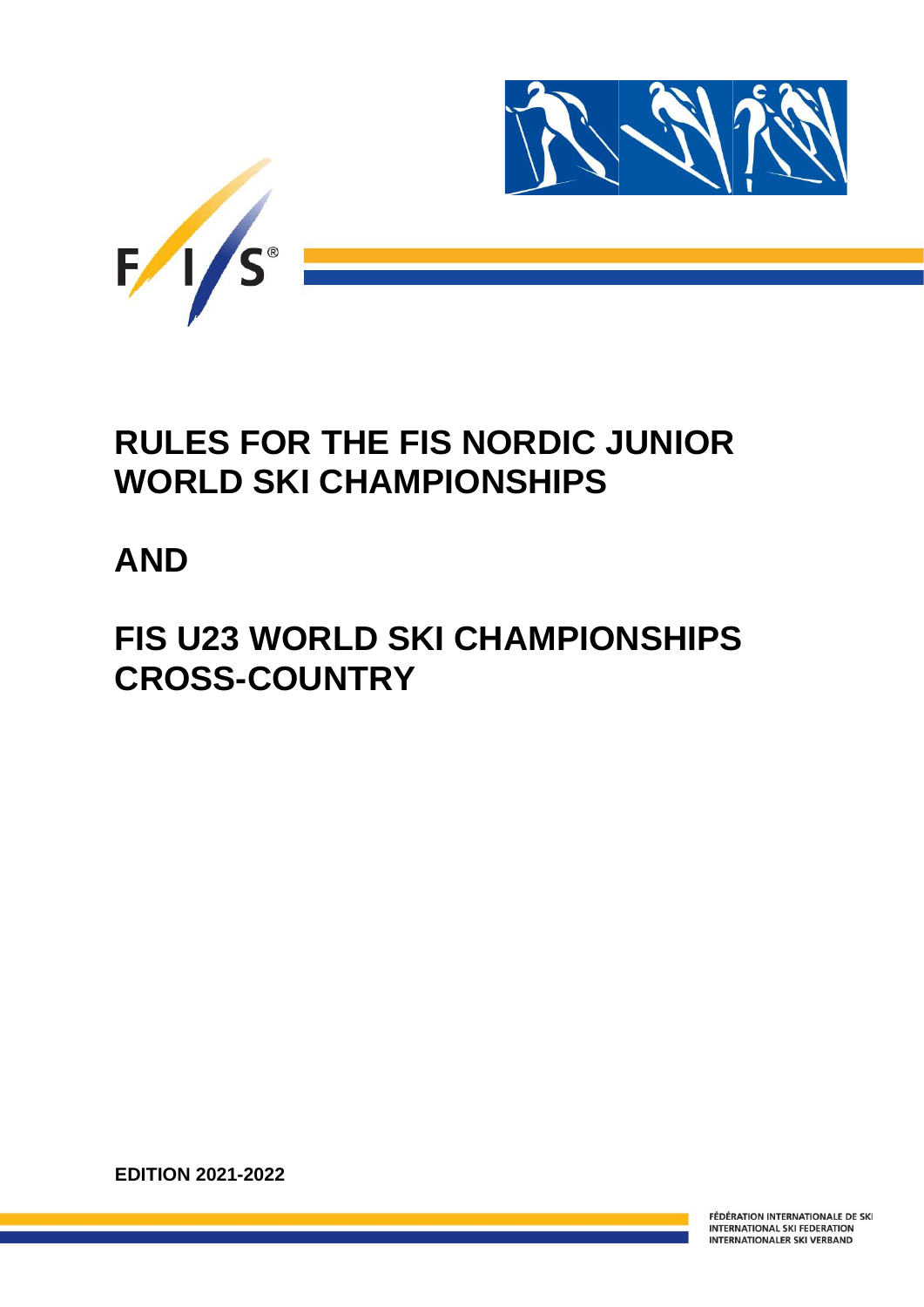

## **RULES FOR THE FIS NORDIC JUNIOR WORLD SKI CHAMPIONSHIPS AND FIS U23 WORLD SKI CHAMPIONSHIPS CROSS-COUNTRY 2021/22**

## **1. Year and date**

**1.1** The FIS Nordic Junior World Ski Championships (JWSC) and U23 World Ski Championships Cross-Country (U23 WSC CC) take place every year.

As a general principle Junior athletes can take part in the U23 WSC category. However, if a junior athlete is entered in the U23 category he/she cannot compete in the Junior category at the same JWSC.

Even if there is force majeure (sickness, injury of other athlete) It is not allowed to enter Junior athletes in the U23 Mixed Relay, unless the athlete was registered in the U23 category for other competitions.

**1.2** The competitions shall take place in the period between 15<sup>th</sup> January and 15<sup>th</sup> March. The exact date shall be confirmed by the FIS Council considering the international ski calendar.

#### **2. Application for FIS Nordic Junior World Ski Championships and U23 WSC CC**

- **2.1** A National Ski Association wishing to organise FIS Junior World Ski Championships and U23 WSC CC must send in a written application to the FIS, at the latest by  $1<sup>st</sup>$  January two years before the events will take place. The application must include the name of the place where the FIS Nordic Junior World Ski Championships and U23 WSC CC shall be carried out.
- **2.2** Should the applying National Ski Association not intend to manage directly the technical competition organisation, the application must state which club (or clubs) at the intended competition site shall organise the events (in close collaboration with the National Ski Association applying).
- **2.3** Otherwise, article 5.2 of the FIS Rules for the Organisation of FIS World Ski Championships applies.

#### **3. Appointment of Organiser**

- **3.1** The FIS Council, after control of the requirements by inspectors, appoints a National Ski Association affiliated to the FIS, two years in advance, to organise the FIS Nordic Junior World Ski Championships and U23 WSC CC.
- **3.2** Even if the organising National Ski Association delegates the organisation of the events to one or several clubs, the National Ski Association concerned still has the main responsibility for the preparation, execution and the financial obligations of the FIS Junior World Ski Championships. For this purpose, the National Ski Association appoints an Organising Committee proven as organiser of previous international competitions.
- **3.3** The National Ski Association and the Organising Committee have to prepare thoroughly as organiser of previous international test competitions (COC Cross-Country, Ski Jumping and Nordic Combined) before the FIS Junior World Ski Championships and U23 WSC CC.

FÉDÉRATION INTERNATIONALE DE SKI **INTERNATIONAL SKI FEDERATION INTERNATIONALER SKI VERBAND**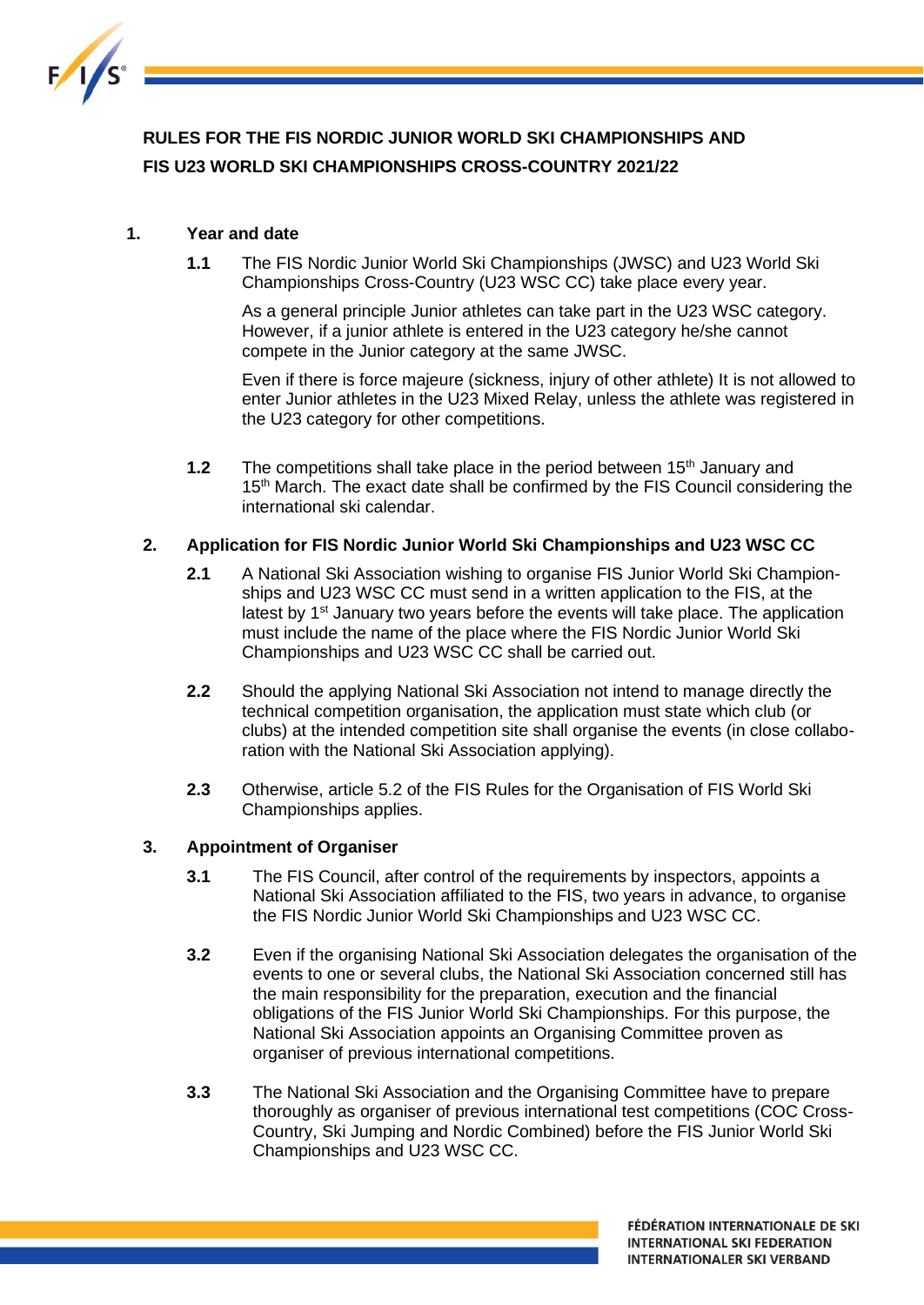### **4. Finances**

- **4.1** The Organising Committee shall plan and carry out the competitions at its own expense and financial risk under the responsibility of the National Ski Association concerned.
- **4.2** Please refer to the document "Rules for FIS Calendar, FIS Calendar and Registration fees": <https://www.fis-ski.com/en/inside-fis/document-library/general-regulations>

## **5. Daily Programme**

- **5.1** The competitions shall be carried out in seven days (Monday-Sunday). In special circumstances the competition period can be changed by the FIS Council on proposal of the Technical Committees.
- **5.2** Competition programme The following competitions will be carried out during the Championships:

## 5.2.1 **FIS Junior World Ski Championships**

Cross-Country: Women: 15 km Mass Start C/F\*, Sprint F\*), 5 km C\*), relay 4x3.3 km C/F Men: 30 km Mass Start C/F\*, Sprint F\*), 10 km C\*), relay 4x5 km C/F

\*) The technique changes every year. Sprint and Mass Start competitions will be held in the same technique.

| Ski Jumping:     | Men:<br>Women:<br>Women/Men: | Individual competition, Team<br>Individual competition, Team<br>Mixed Team $(2+2)$                                  |
|------------------|------------------------------|---------------------------------------------------------------------------------------------------------------------|
| Nordic Combined: | Men:<br>Women:<br>Women/Men: | Individual Gundersen 10 km, Team 4x5 km<br>Individual Gundersen 5 km<br>Mixed Team (2+2), 5km, 2.5km, 2.5km,<br>5km |

## 5.2.2 **U 23 World Ski Championships Cross-Country**

Women: 15 km Mass Start C/F\*, Sprint F\*), 10 km C\*) Men: 30 km Mass Start C/F\*, Sprint F\*), 15 km C\*) Women/Men: 4x5 km Mixed Relay C/F (Woman, Man, Man, Woman) \*) The technique changes every year. Sprint and Mass Start competitions will be held in the same technique.

#### 5.2.3 **Daily programme**

The daily programme will be decided in coordination between the Organising Committee and the FIS at latest by the FIS Spring Meeting in the preceding year of the Championships.

#### **6. Right to participate**

- **6.1** All National Ski Associations affiliated to the FIS are entitled to participate.
- **6.2** To be eligible for participation in the FIS Nordic Junior World Ski Championships and U23 WSC CC the skier
	- must be a citizen of the country entering him (article 203.5 ICR),
	- have a valid FIS Code,
	- fulfil any eligibility and qualification criteria laid down in these rules.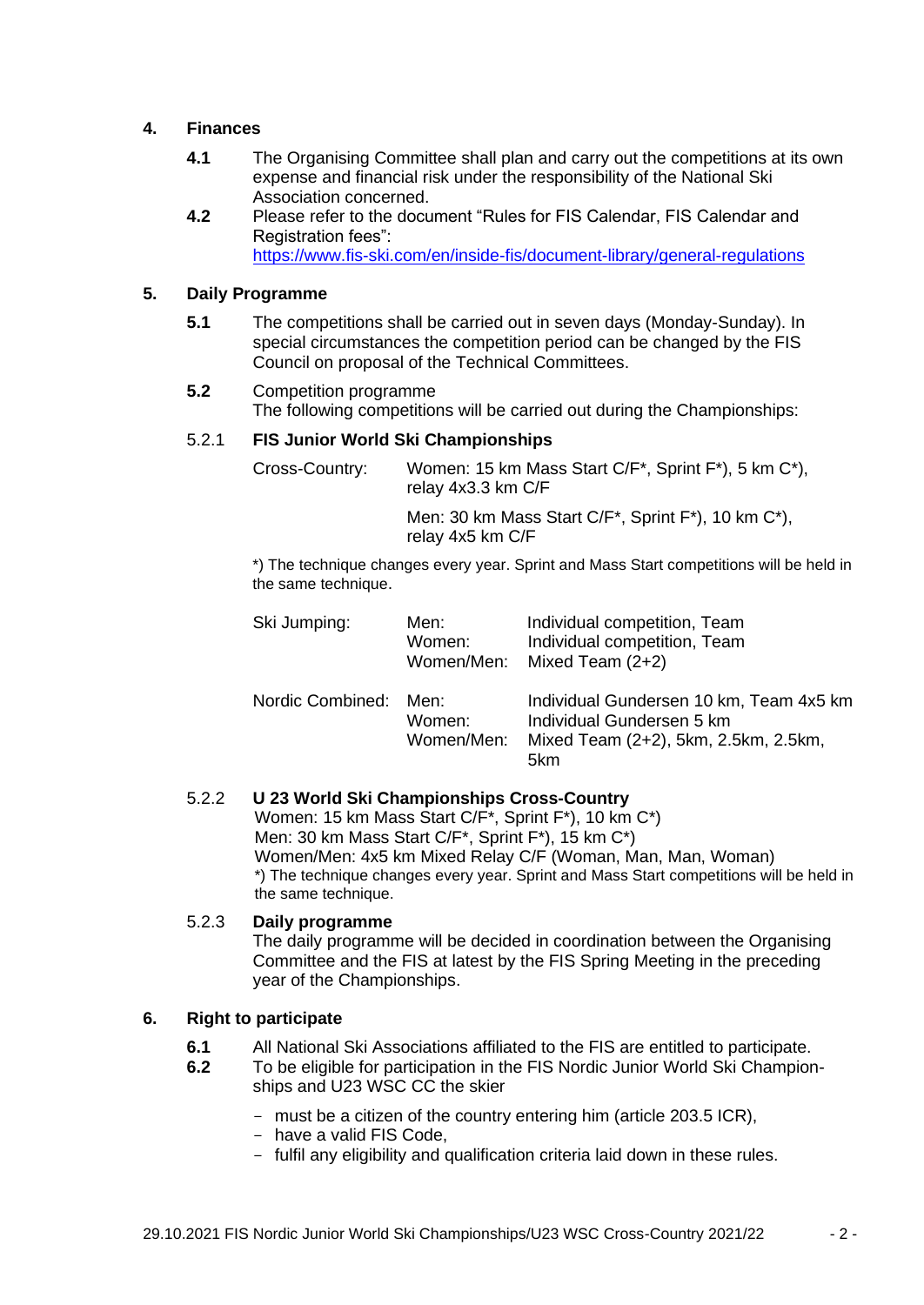## **7. Number of competitors and officials**

Every National Ski Association can send the following maximum number of competitors and officials:

## **7.1 Junior World Ski Championships**

| 8 Cross-Country competitors   | Men   | 4 allowed to start per event |
|-------------------------------|-------|------------------------------|
| 8 Cross-Country competitors   | Women | 4 allowed to start per event |
| 5 Ski Jumping competitors     | Men   | 4 allowed to start per event |
| 5 Ski Jumping competitors     | Women | 4 allowed to start per event |
| 5 Nordic Combined competitors | Men   | 4 allowed to start per event |
| 5 Nordic Combined competitors | Women | 4 allowed to start per event |

| In all, a national team may thus comprise maximum 36 competitors. |              |  |  |  |
|-------------------------------------------------------------------|--------------|--|--|--|
| If participating in one discipline (e.g. Women or Men):           | 6 Officials  |  |  |  |
| If participating in two disciplines:                              | 12 Officials |  |  |  |
| If participating in three or four disciplines:                    | 18 Officials |  |  |  |
| If participating in all disciplines:                              | 20 Officials |  |  |  |

## **7.2 U 23 World Ski Championships Cross-Country**

| 8 Men Cross-Country   | 4 allowed to start per event |
|-----------------------|------------------------------|
| 8 Women Cross-Country | 4 allowed to start per event |

| 8 Officials | if participating in both disciplines                   |
|-------------|--------------------------------------------------------|
| 4 Officials | if participating only in one discipline (Women or Men) |

## **7.3 Quota System for Ski Jumping competitors Men**

| NSA Quota: | up to 5 per NSA (as a maximum) |
|------------|--------------------------------|
|            | 4 allowed to start per event   |

#### **8. Age limits**

The FIS competition year is  $1<sup>st</sup>$  July –  $30<sup>th</sup>$  June of the following year.

In order to compete in international competitions a competitor must have reached their 16th birthday before the end of the calendar year (1<sup>st</sup> January – 31<sup>st</sup> December) in question.

| Season  | Age       | <b>Years of birth</b>        |
|---------|-----------|------------------------------|
| 2021/22 | 16-20     | 2002, 2003, 2004, 2005, 2006 |
| 2022/23 | $16 - 20$ | 2003, 2004, 2005, 2006, 2007 |
| 2023/24 | $16 - 20$ | 2004, 2005, 2006, 2007, 2008 |

#### **Nordic Junior World Ski Championships**

## **U23 World Ski Championships Cross-Country**

| <b>Season</b> | Age       | <b>Years of birth</b> |
|---------------|-----------|-----------------------|
| 2021/22       | $21 - 23$ | 1999, 2000, 2001      |
| 2022/23       | $21 - 23$ | 2000, 2001, 2002      |
| 2023/24       | $21 - 23$ | 2001, 2002, 2003      |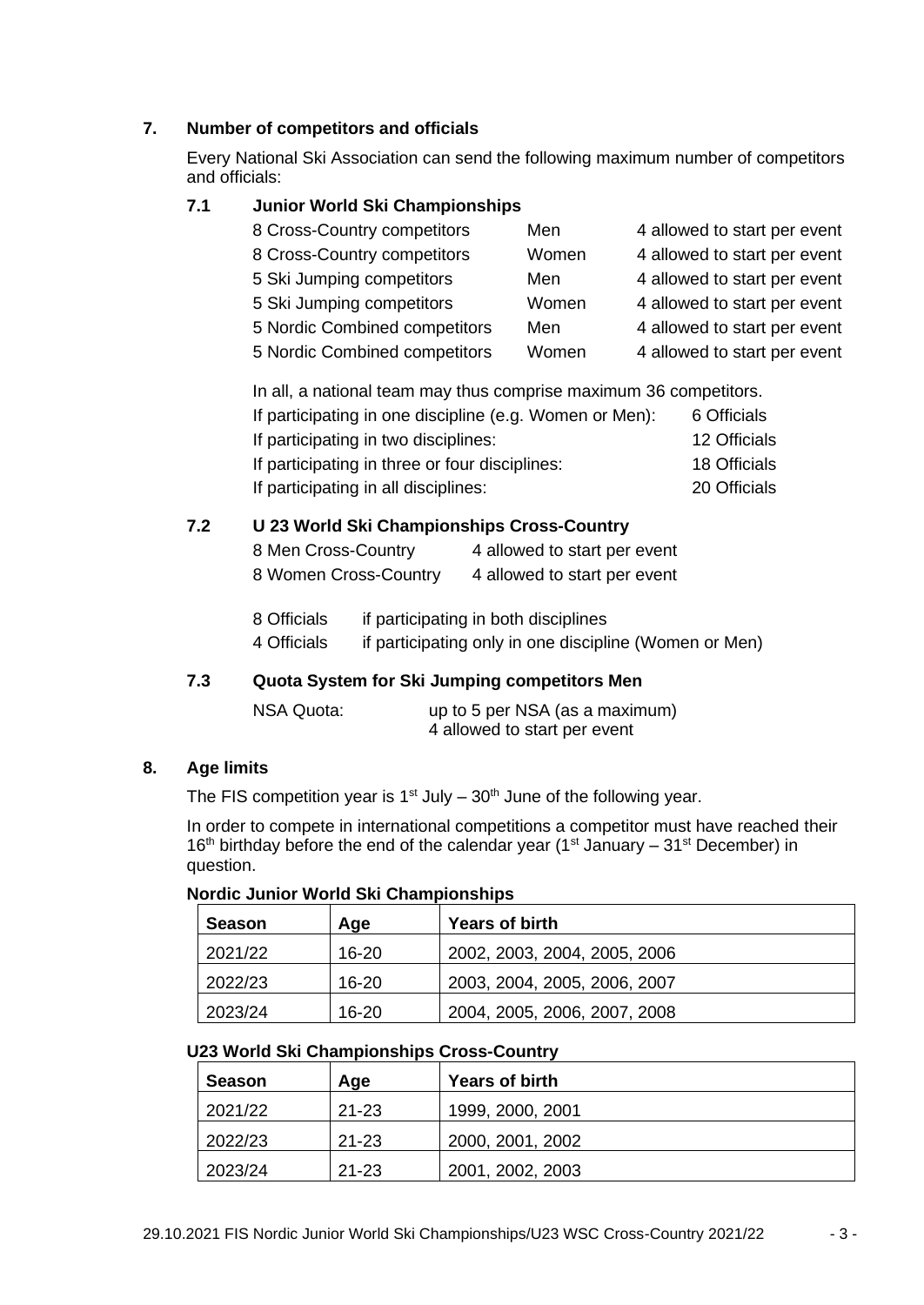## **9. Anti-Doping and Medical Rules**

- **9.1** Post-competition Doping Controls (In-Competition) are compulsory and must be carried out according to the FIS Anti-Doping Rules. These must be organised and paid for by the Organiser. With support of the Organiser, the FIS will arrange for out-of-competition athlete biological passport testing.
- **9.2** All necessary information is available in the FIS Anti-Doping Rules and from the FIS Anti-Doping Coordinator [\(antidoping@fisski.com\)](mailto:antidoping@fisski.com).

#### **10. Control by the FIS**

- **10.1** The events shall be carried out according to the International Ski Competition Rules (ICR).
- **10.2** For the Cross-Country/Nordic Combined courses and the jumping hill a homologation certificate issued by the FIS is compulsory.
- **10.3** The Ski Jumping competitions shall be carried out on a normal hill, minimum HS 100.
- **10.4** On proposal by the FIS Committees concerned, the FIS Council appoints the following official representatives for the FIS Nordic Junior World Ski Championships and U23 WSC CC:
	- **FIS Representatives**
		- One official representative of the FIS Council
		- One Medical Supervisor
	- **Cross-Country**
		- Technical Delegate
		- Assistant Technical Delegate
		- Jury Member
	- **Ski Jumping**
		- Technical Delegate
		- Assistant Technical Delegate
		- Five Jumping Judges (one of them is nominated by the Organising National Ski Association)
		- One Chief Distance Measurer
		- One controller for competition equipment Men
		- One controller for competition equipment Women Ski Jumping/Nordic Combined
	- **Nordic Combined**
		- Technical Delegate
		- Assistant Technical Delegate
		- One controller for competition equipment Men
		- Press and Media Coordinator Ski Jumping and Nordic Combined (tbc)

#### **11. Snow conditions**

## **11.1 Snow Control**

The Organising Committee must constantly inform the FIS on the snow conditions and preparations, especially during the last 3 weeks before the event.

A snow controller is nominated by the FIS Office and is responsible to send a report to the FIS Office [\(aschhoff@fisski.com\)](mailto:friedrich@fisski.com) 15 days before the event.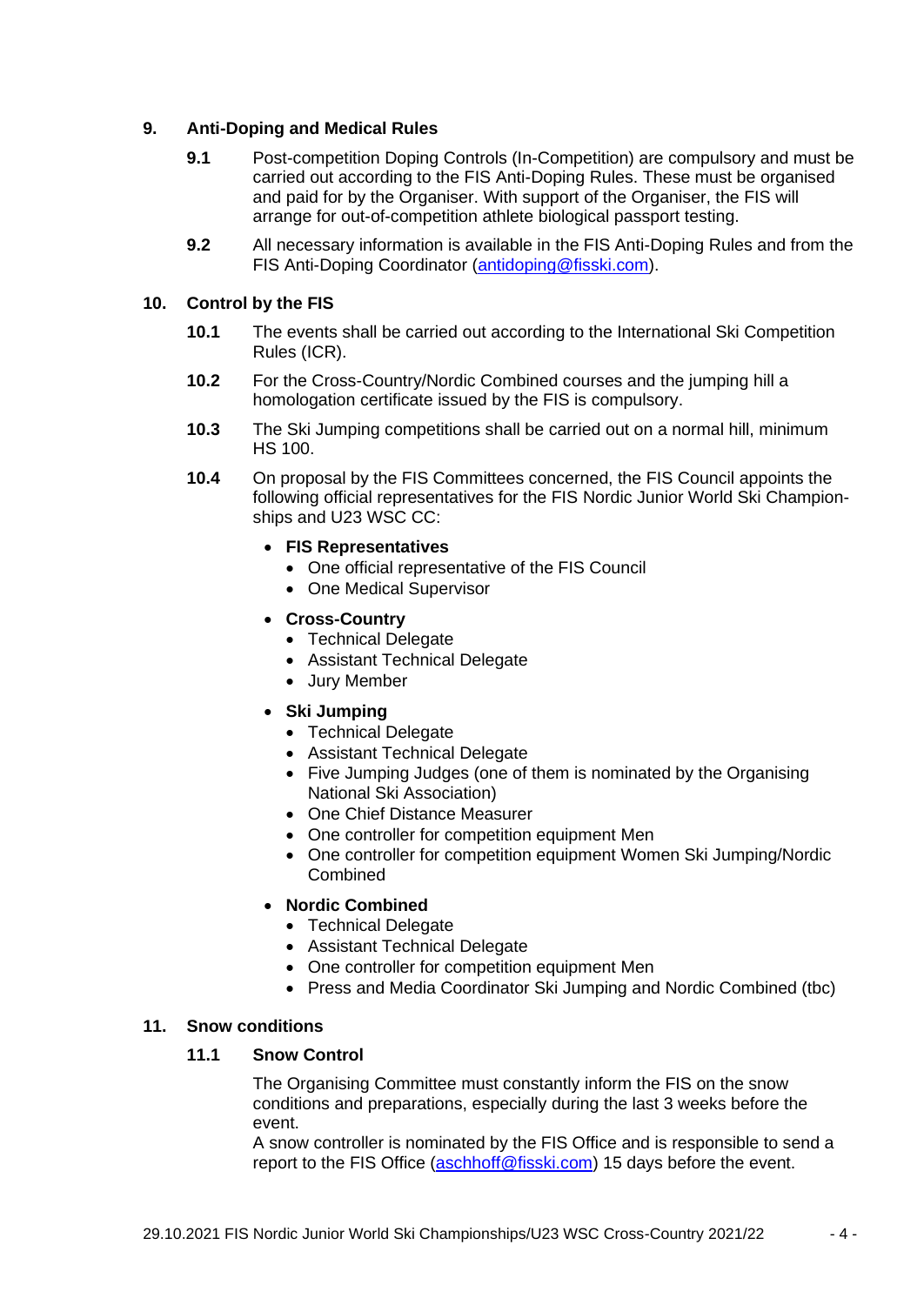The snow report needs to include information about guaranteed training courses available from 5 days before the event. The Event Preparation Group will evaluate the training possibilities and inform the teams.

If the snow report is negative FIS will coordinate the work of an event preparation group that is comprised as described in article 2.2.

#### **11.2 Event Preparation Group**

In the case of difficult snow conditions 15 days before the event, an event preparation group will be appointed in order to make a decision on the possibility to hold the events as planned or to make any necessary changes.

The members of the event preparation group are:

- FIS COC SJ Coordinator
- FIS COC NC Coordinator
- FIS Cross-Country Coordinator
- 1 representative of the Organising Committee
- 1 representative of the National Ski Association

The event preparation group will make its decision at the latest 8 days before the event. In any case, the competition courses and the SJ hill must be ready at the latest 5 days before the event.

If necessary FIS can nominate an expert (FIS TD or FIS homologation inspector) to be sent to the site in order to inform the event preparation group on the snow conditions, the snow production / transportation progress and the course preparation.

All the travelling and accommodation costs will be paid by the OC. In addition the expert will receive a daily rate paid by the OC according to ICR 304.1.1.

#### **11.3 Cancellation**

If a FIS NJWSC & FIS U23 WSC CC have to be cancelled due to "force majeure", a replacement championship may be organised in another location. Such a decision must be approved in cooperation with the FIS.

In the event that the Organising Committee must cancel the Championships. Cancellation deadline is **8 days** prior to the first official training.

If the decision is taken later than 10 days before the first official training, the OC must pay the travel costs to the teams entered at the date of the decision and be in charge of cancellation fees of the accommodation.

#### **12. Invitation and time limits for entry**

The invitation to participate in the FIS Nordic Junior World Ski Championships and U23 WSC CC must be sent out by the National Ski Association concerned (or its Organising Committee) not later than 1<sup>st</sup> September of the preceding year.

The invitation must include the FIS "Rules for the Organisation of FIS Nordic Junior World Ski Championships and U23 WSC CC".

#### **12.1 FIS online registration system**

Entries (provisional team selection, final team entry) must be made by NSAs in the FIS online registration system. Entries made by email, fax or paper will not be accepted.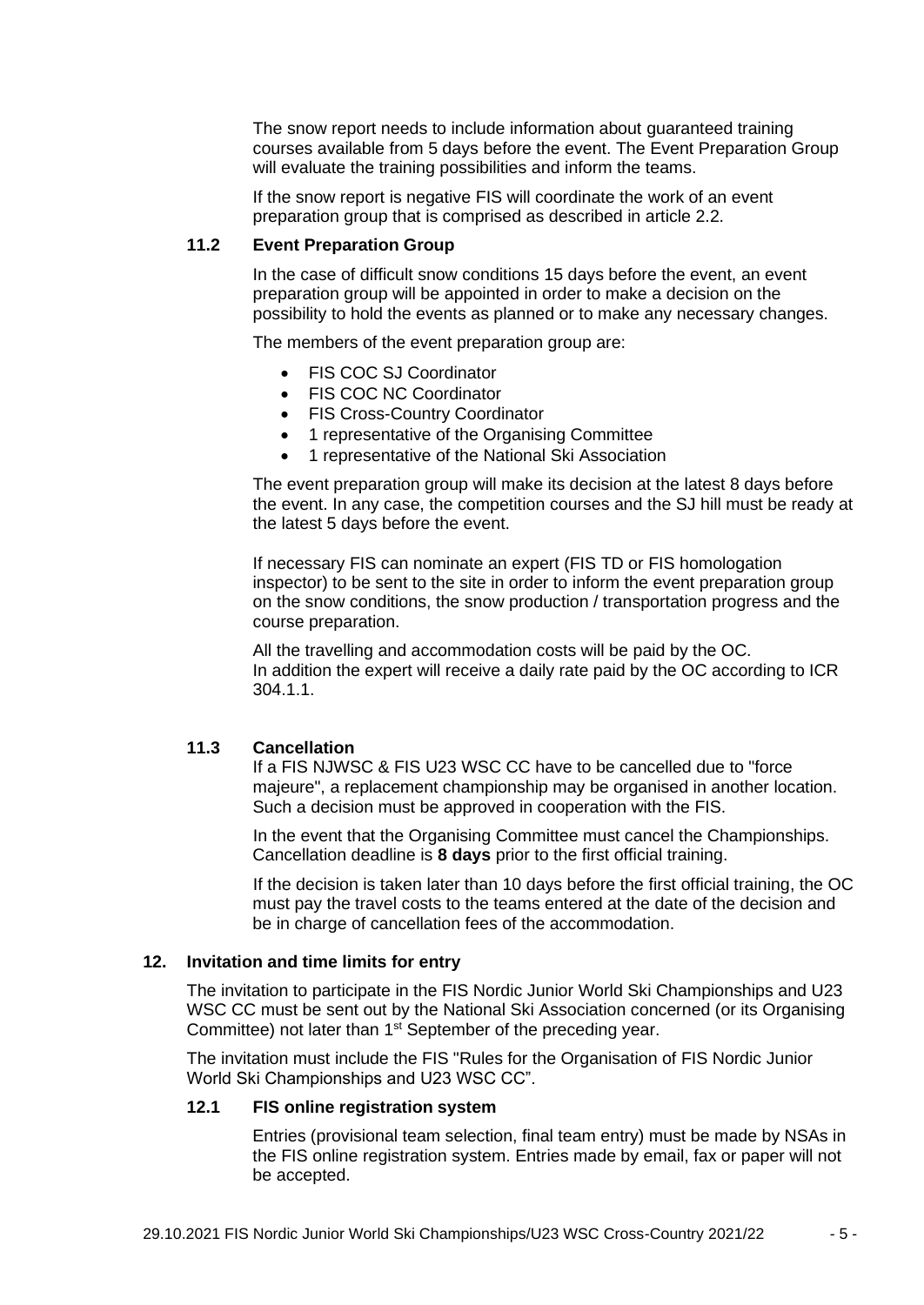#### **12.2 Preliminary entry**

2 months (60 days) before the official opening ceremony each National Ski Association must send to the Organising Committee the preliminary entry with the number of competitors, coaches and service staff according to 6.1.

The official deadline will be published in the FIS JWSC & U23 WSC CC Invitation.

**Important:** Preliminary entries are mandatory for all the teams (see 11.3 for accommodation rules).

#### **Late entry**

After the deadline the FIS online registration remains open, however, the LOC is not obliged to arrange accommodation for the NSA, which makes the late entry.

## **12.3 Entry by name**

All the participating NSAs must send their entries by names through the online registration system. The system will be opened for entry by name as soon as the preliminary entry has been done.

Entries by name will be used by the LOC to prepare accreditations and to prepare the final entry list.

Change of names will still be possible until the day before the first TCM (23:59 CET). After the deadline the system will be closed and any changes of the names are only possible after the approval from the respective Jury.

#### **12.4 Final entries**

The final entry for each competition has to be done in the race office until 2 hours before the respective Team Captains Meeting.

Only competitors from the final entry by name (see article 12.3) can be chosen.

#### **Replacement of Competitors after the first TCM**

In case of "force majeure" the Jury may permit a substitute to be entered in place of another athlete after the first team captains' meeting.

#### **13. Travel and accommodation**

#### **13.1 Transport Airport - Venue**

Costs for travel from the airport to the hotel and back for the participating teams, as well as costs for accommodation and meals are financed entirely by the respective National Ski Associations.

#### **13.2 Transport official Hotels - Stadium**

The Organising Committee has to provide free of charge to the teams a shuttle service between the official hotels and the stadiums. A suitable transport schedule should be fixed in cooperation between the teams and the OC.

Teams booking their own accommodation are responsible to arrange their own transportation. The OC does not have to provide a shuttle service for these teams.

#### **13.3 Accommodation**

Each National Ski Association has the right for accommodation arranged by the Organising Committee.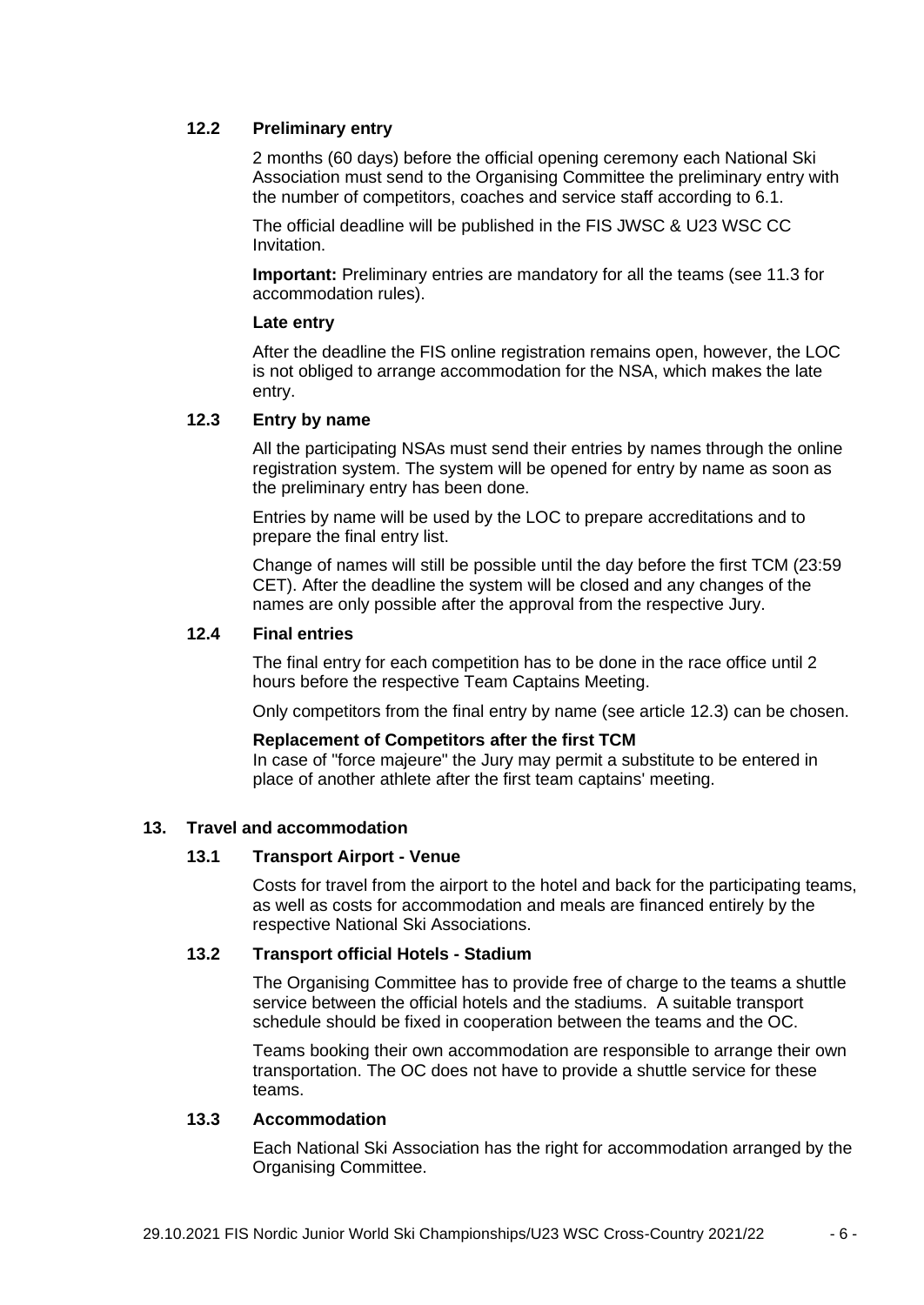The Organising Committee must offer to the National Ski Associations for the officially entered competitors and team officials within the quota full board accommodation at a maximum price of CHF 100.-- per person and day.

There shall be a maximum of 2 persons per room with separate beds (bunk beds should not be used).

Allocation of single rooms per team must be made according to the following table:

1 to 4 competitors  $=$  1 single

5 to 10 competitors  $= 2$  single rooms

more than 11 competitors  $=$  3 single rooms

Only upon mutual agreement a team can it be accommodated in 2 or more hotels.

For extra team officials and special guests, according to the quotas defined in art. 6.1, that are officially entered and whose accommodation has been reserved through the LOC, the maximum price for accommodation with half board shall not exceed the usual price at the venue during the respective period of the year.

## 13.3.1 **Hotel requirements**

- OC shall offer to all team member rooms at 3 Star hotels including full board and non-alcoholic beverages for at least 5 nights before the first competition until at least the morning after the last competition.
- The distance between the hotel and the competition site should not exceed a 30 min drive. All accommodation situated further than a 30 min drive needs to be approved by the FIS.
- There shall be a maximum of 2 persons per room with separate beds (bunk beds should not be used). If accommodation in apartments is used there shall be at least 1 bathroom and 2 toilets for 4 persons.
- Rooms or apartments shall be cleaned each day.
- Hotels have to be informed by the OC that flexibility is requested concerning the meal times.
- Free of charge internet connection in official hotels.

#### 13.3.2 **Registration and payment**

National Ski Associations are required to follow the registration deadlines (see article 12) as published in the official invitation:

- the team size with number of rooms and special requests latest 2 months (60) days) before the first competition. The preliminary entry counts as a booking.
- the final size of the team at least 7 full days before the first competition
- if a NSA changes the figures (preliminary entry versus the final entry by name) after the deadline (see 12.2) with more than 10 %, the NSA's is obliged to pay the difference between the effective and announced persons (changes to numbers bigger than +/- 10%, no shows). This rule does not apply if the quota of athletes has changed.
- It is the responsibility of the NSAs and SRS to cancel rooms if they do not need them, for example if they make a change to their team entry.

#### **13.4 Travel and Accommodation for FIS Officials**

According to the ICR, the Organising Committee is responsible for the total travel to and living expenses at the site of competition (CHF 100 (CHF 150 for CC),- per day including day of arrival and departure) for the following persons: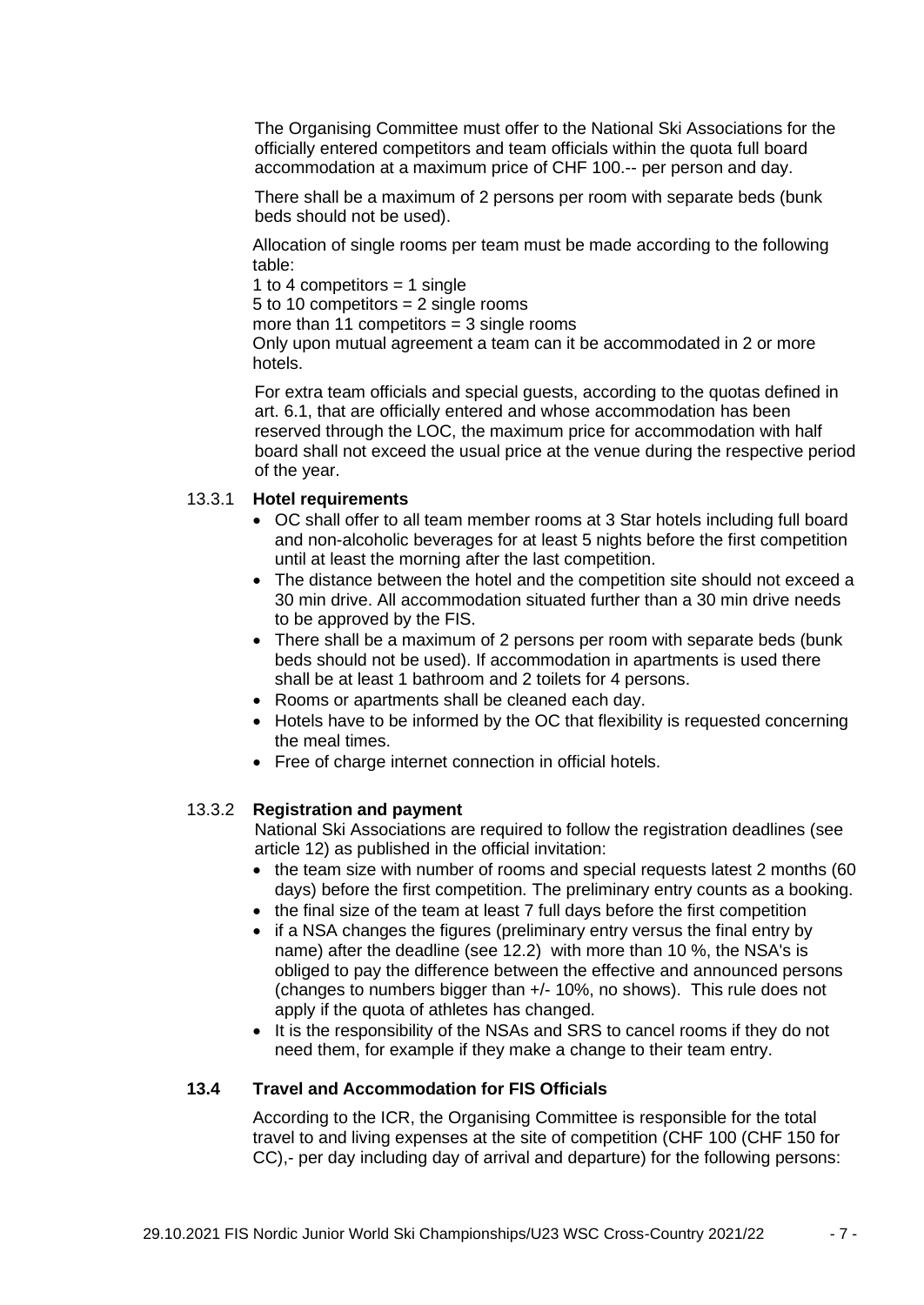- One TD, one TD Assistant, one Jury member and the National Assistant TD (nominated by the host NSA) for Cross-Country
- One TD and one TD Assistant for Ski Jumping
- One TD and one TD Assistant for Nordic Combined
- One medical supervisor
- Three controllers for competition equipment
- **13.5** The Organising Committee is responsible for the travel expenses from the border or the airport of entry of the organising country and for the living expenses at the place of competition for:
	- Five Jumping Judges (article 405.4.2 ICR)
	- One Chief Distance Measurer (article 405.4.2 ICR)
	- One official representative of the FIS Council

These officials receive a daily allowance of CHF 100.-- per day of travel to and from the event only.

#### **13.6 The Organising Committee is responsible for the provision of accommodation free of charge and close to the competition venue for:**

- JWSC & U23 WSC Coordinator (1 single room)
- Jumping COC Coordinator (1 single room)
- Nordic Combined COC Coordinator (1 single room)

#### **14. Prizes**

- **14.1** The winner, the second and the third in each event will receive the Championships medal of the FIS in gold, silver and bronze. The same applies to the three best teams.
- **14.2** All participants receive the FIS diploma.
- **14.3** The medals and FIS diplomas are provided and paid by FIS.
- **14.4** At the medal ceremony the first six competitors and three best teams of each event will receive a prize (souvenir), which will be provided by the LOC.
- **14.5** Winner's award ceremonies shall be held in a solemn atmosphere. Design and proceedings shall comply to a great extent with the versions described in the enclosure.
- **14.6** The Opening Ceremony shall also comply with the respective FIS regulations in the enclosure.

## **15. Television**

- **15.1** Negotiations and decisions concerning possible TV transmissions of FIS Junior World Ski Championships and U23 WSC CC must comply with the rules and regulations of the FIS in regard to television (article 208 ICR).
- **15.2** The FIS Advertising Rules must be followed by Organising Committees respectively National Ski Associations in respective of the presence of sponsors and advertising.
- **15.3** FIS Corporate Identity must integrally be observed. All relating details are listed in the enclosure.

#### **16. General Report**

**16.1** After the closing of the Championships and no later than 1st May of the respective competition year, the Organising National Ski Association shall present a report on the Championships together with complete lists of results. A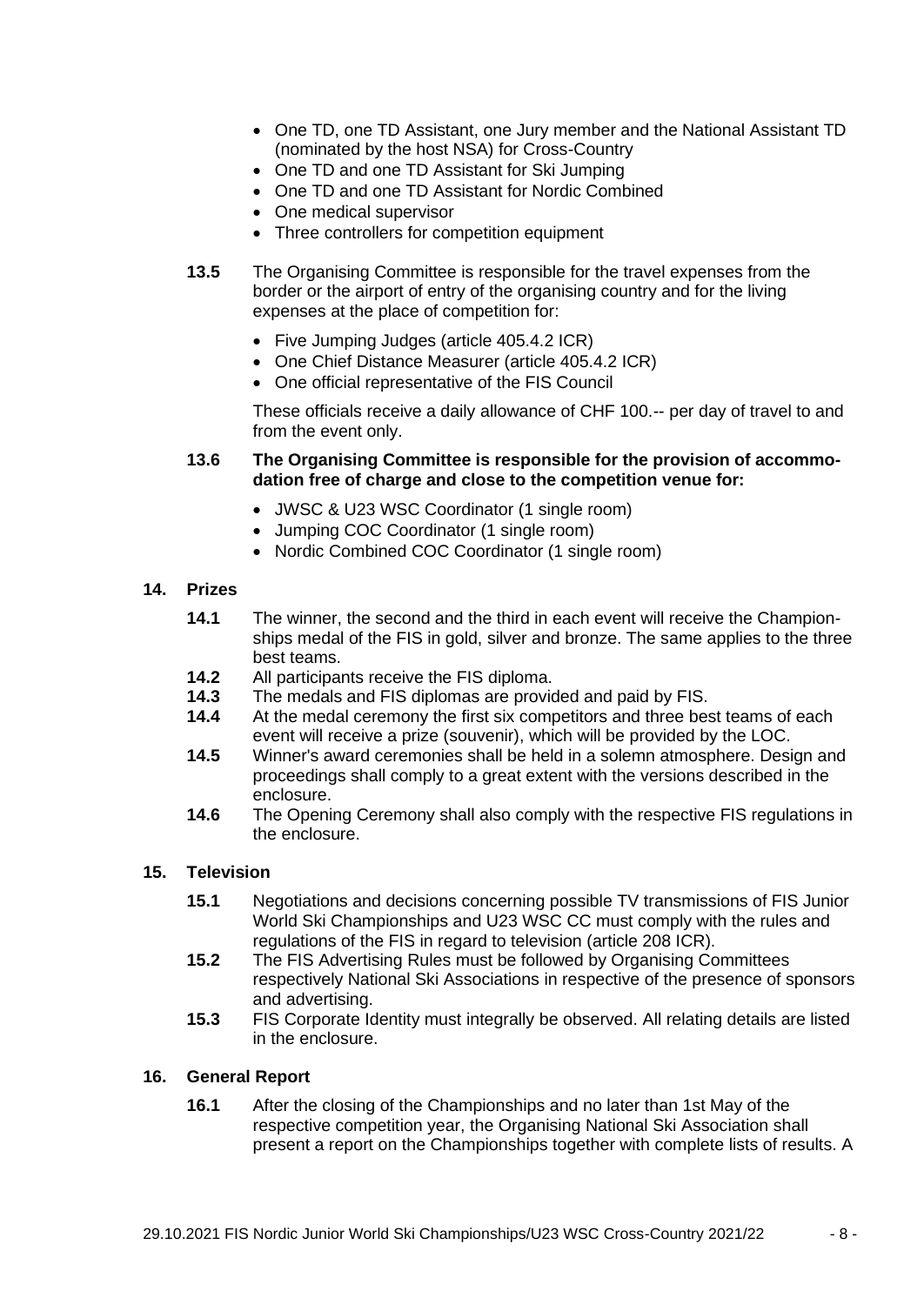copy must be sent to the FIS and one copy each to the FIS Technical Committee concerned and the participating National Ski Associations.

**16.2** It is duty of the FIS Official Representative to the Championships, as well as of the FIS Technical Delegates to present to the FIS a written report on these competitions, not later than by 1st May of competition year.

#### **17. Technical Regulations**

## **17.1 Wax Cabins**

Facilities for ski preparation at the competition site have to be put at the disposal of the teams. These rooms/containers have to be heated, well aired, with a window and equipped with electricity, lockable door. As a basic rule 2 m2 should be calculated per participating athlete (JWSC and U 23 CC WSC). The separate preparation for the different disciplines has to be taken into account. Containers can be shared by smaller teams.

- 17.1.1 Each ski company has the right to 1 waxing container (15 m2) free of charge (1 cabin for Cross-Country, 1 cabin for Ski Jumping). If a company needs more capacity, additional cabin/s must be ordered. The price for an extra container (15 m2) is CHF 900 (independent of duration). The company has to order the cabins before 15<sup>th</sup> October through SRS.
- 17.1.2 A financial penalty (CHF 900 per cabin) will be charged to the company which has ordered a waxing cabin and did not show up.

## **17.2 Waxing Trucks**

- Parking Space has to be available for the teams arriving with a waxing truck as close as possible from the wax cabins area.
- Power supply has to be available maximum 30m from the parking space dedicated to each truck.
- The teams arriving with a waxing truck will not receive any wax cabin.
- The teams have to confirm to the OC through the online system (in the preliminary entries form) latest 6 weeks before the first competition.
- The teams have to communicate to the OC their requests (parking size, power supply, etc.) for the truck.
- **17.3** For the FIS equipment and competition control one container (approx. 8-12 m2) has to be located at the bottom of the outrun of the Jumping Hill.
- **17.4** For all other matters the International Ski Competition Rules (ICR) are applicable.

Timing, video-measuring and electronic data service must conform to the FIS requirements. See the CC/NK WJC Timing/Data guideline

- **17.5** The Team Captains' rooms, as well as working places for the jury at the venues and at the hotels shall be equipped with free internet connection.
- **17.6** The following Annexes 1 2 are valid for JWSC and U23 WSC CC, Annex 3 only for JWSC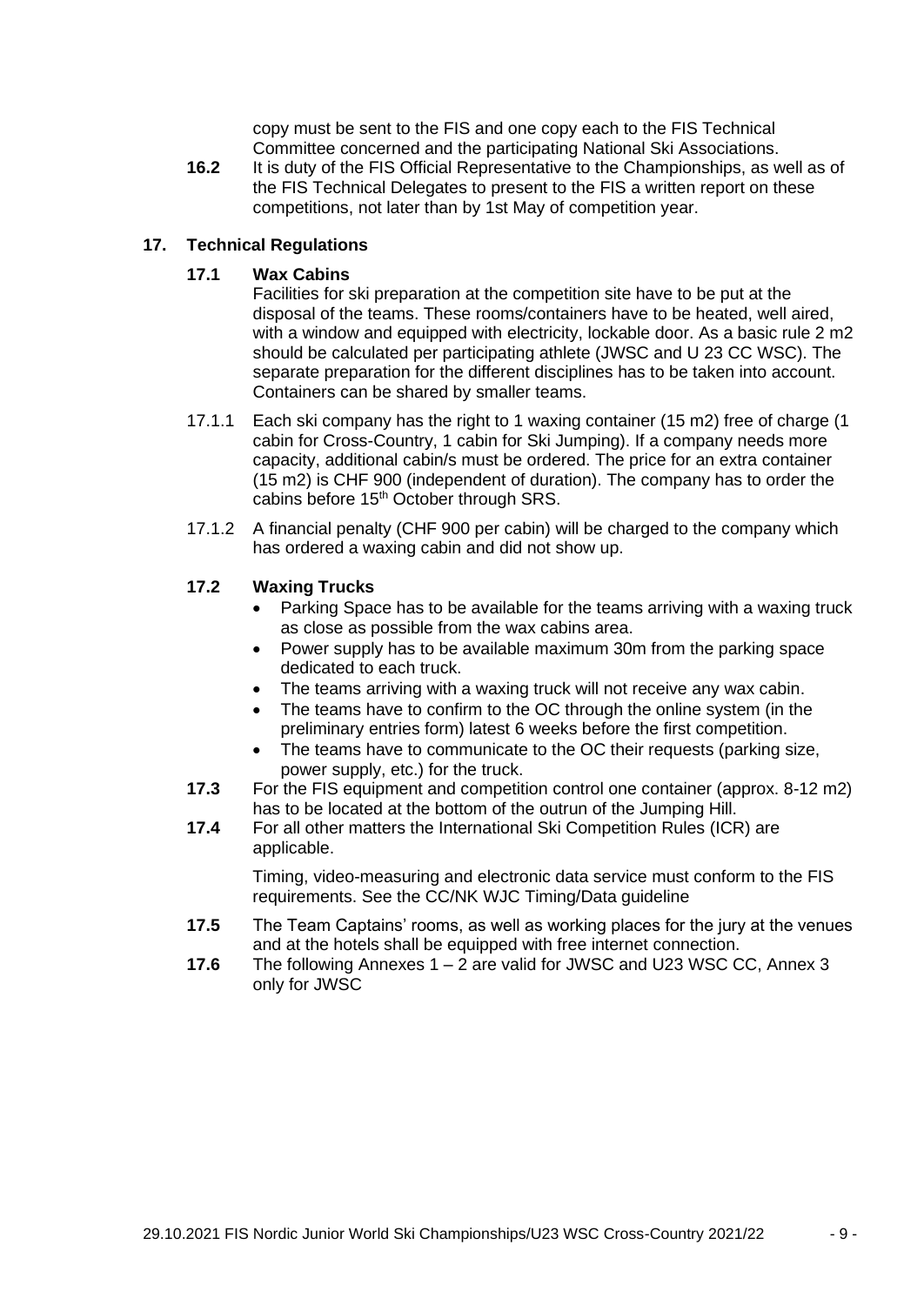#### **OFFICIALS AND CEREMONIES Annexe 1**

#### **1. Opening of the FIS Nordic World Ski Championships**

- Procession of all participating national delegations with flag bearer and name board.
- Procession of the officials from the Organising National Ski Association and Organising Committee with accompanying music.
- Presentation of the national flag of the Organising country and eventually that of the National Ski Association; the national flag will be carried by either representatives of the Organising Committee or the military.
- National anthem of the Organising country during the raising of the national flag.
- Presentation of the FIS flag; representatives from the previous or current FIS Junior World Ski Championships and U23 WSC CC Organisers bring the flag.
- FIS fanfare (long version) during the raising of the FIS flag
- Welcome speech by the official representative of the Organising country.
- Opening speech by the FIS President or one of the Vice Presidents of the FIS or other guest of honour.
- The FIS President (or their appointed national personality) declares the FIS Nordic Junior World Ski Championships open.
- FIS fanfare and solemn presentation of the official FIS Junior World Ski Championships and U23 WSC CC medal as a visually attractive element.

#### 1.1 **Social Programme**

In connection with the official FIS opening programme, the Organising Committee has the possibility to present social programmes, which highlight the Junior World Ski Championships and U23 WSC CC with local and cultural themes of the Organising country.

#### **2. Sports Event**

#### 2.1 **Opening of Event**

- Each FIS JWSC and U23 WSC CC event shall be opened by a short, solemn ceremony, the FIS fanfare and the official announcement of the FIS JWSC and U23 WSC CC and the competition being an integral part of it.

Further possible elements may be:

- Presentation of flags of participating Nations with children
- National anthem of the Organising country

### 2.2 **Closing of Event**

- Each FIS JWSC and U23 WSC CC event shall be closed by a winner's presentation.
- Winner's presentation is held for top 3 individuals and three best teams
- For this purpose an attractive winner's podium with corresponding infrastructure shall be set up (enough presentation space easily accessible directly from the finish area for competitors, photographers and TV and space for unilateral interviews beside to the podium).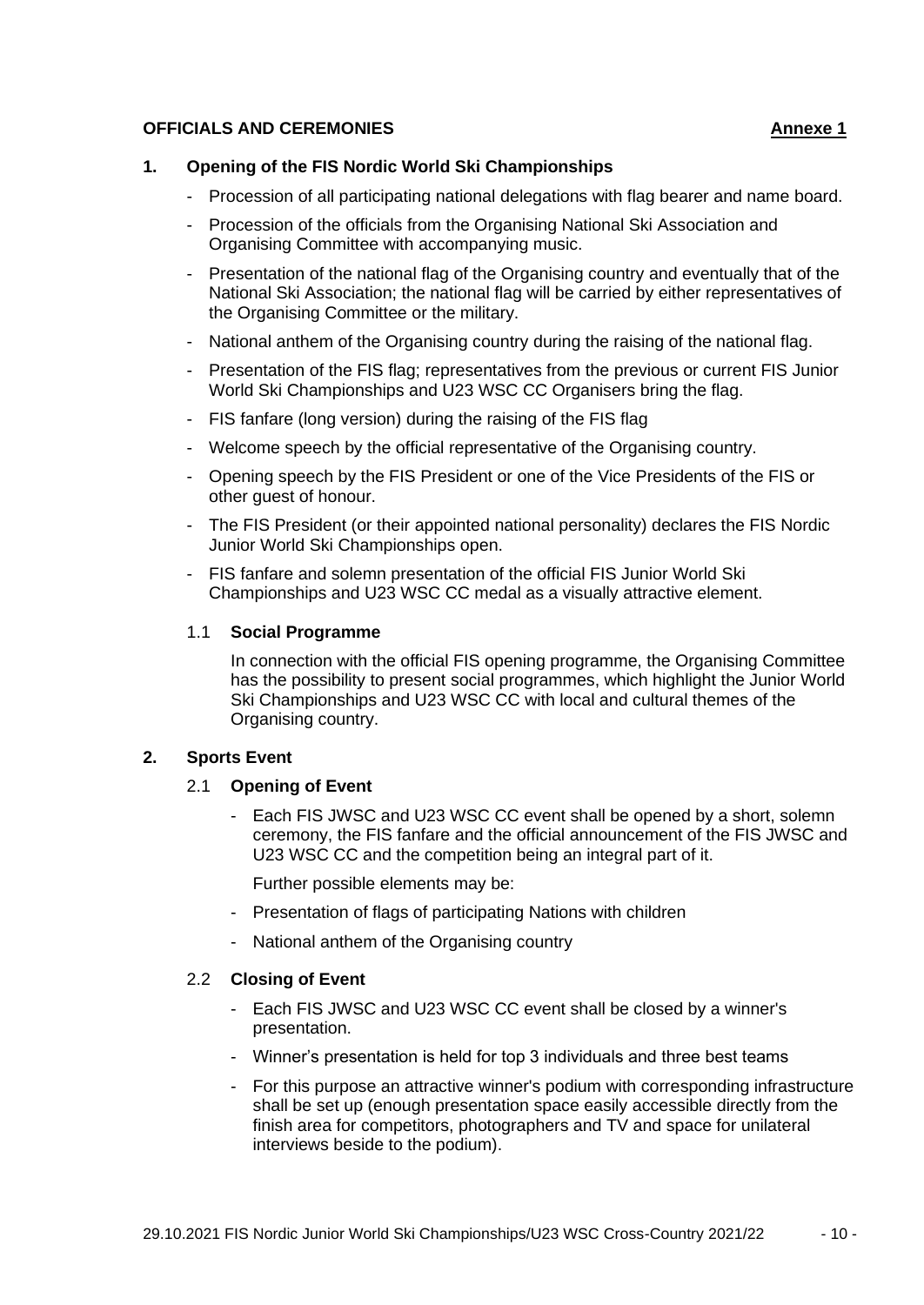- The FIS will appoint persons who shall hand over flowers.
- At the presentation of the competitors only the FIS fanfare and the anthem of JWSC and U23 WSC CC shall be intoned.
- Depending on the space available a solemn marching in of all persons involved is desirable.

## **3. Winner's Award Ceremonies**

#### 3.1 **Technical Requirements**

- An attractive big podium (minimum 5 x 10 m) with sufficient space for four competitors, terraced from the topmost part ( $1<sup>st</sup>$  place) down to  $6<sup>th</sup>$  place. On the front-side of the podium, close to the place for the first ranking athlete the FIS logo shall feature in an attractive size. A table shall be provided for the FIS JWSC and U23 WSC CC medals, trophies and flowers.
- On the back-wall the FIS logo and the FIS JWSC and U23 WSC CC logo shall be placed in a dominant way.
- FIS flag and FIS JWSC and U23 WSC CC flag shall each be hoisted on a big flagpole near the podium.
- Depending on space available four flagpoles shall be provided to hoist the flags of the successful competitor's nations at the ceremony. These flagpoles shall be placed laterally of the podium within view of the competitors from the podium.
- In the ideal case the multilingual speaker will also stand on the podium during their announcements.
- Flags and anthems shall be controlled by an expert prior to the ceremony.
- A heated meeting room shall be provided for all persons involved (competitors, honorary guests, assistants).
- The OC shall arrange for transport to and from the ceremony of competitors.
- Honorary guests who will hand over the FIS JWSC and U23 WSC CC medals are exclusively appointed by the FIS, while the OC is responsible for persons who will hand over trophies and flowers. No presents of sponsors may be made to competitors at the official award ceremony.

#### 3.2 **Pre-Programme**

The pre-programme can be individually put together by the organisers, it must however conform to the appropriate outlines.

During the pre-event all those involved in the award ceremony meet for an introduction and instructions nearby to the place of the award ceremony.

#### 3.3 **FIS Fanfare**

#### 3.4 **Announcement of the Award Ceremony:**

FIS Nordic Junior World Ski Championships/U23 JWSC, Year, Venue and Country.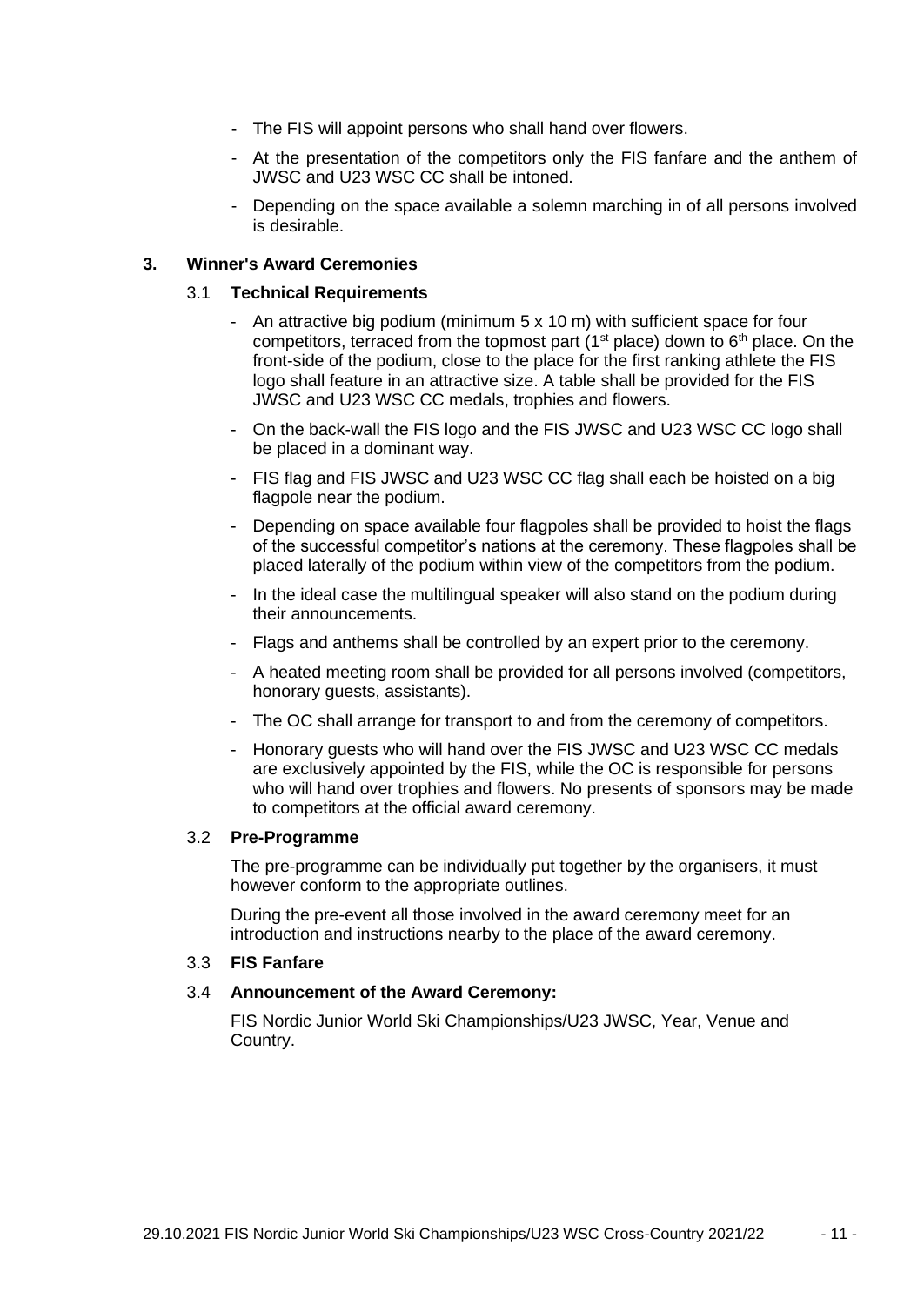#### 3.5 **Official Award Ceremony**

- Name of the Event
- FIS Fanfare (short version)
- Solemn entry of personalities and competitors (these may be led by hostesses)
- The order of entry

| Officials:   | Flag-bearer                                                                                                       |  |  |
|--------------|-------------------------------------------------------------------------------------------------------------------|--|--|
|              | Hostesses with FIS JWSC and U23 WSC CC medals                                                                     |  |  |
| Competitors: | second placed                                                                                                     |  |  |
|              | first placed                                                                                                      |  |  |
|              | third placed                                                                                                      |  |  |
|              | fourth placed                                                                                                     |  |  |
|              | fifth placed                                                                                                      |  |  |
|              | sixth placed                                                                                                      |  |  |
| VIPs:        | President of the International Ski Federation or a Vice<br>President, FIS Council member of the winning Nation or |  |  |

President of the National Ski Association of the winner, as well as 1 or 2 representatives of the OC or Nation.

First the competitors shall stand behind the podium. Honorary guests stand on right side, hostesses on the left side of the podium (near the table with FIS medals and flowers).

- Welcome, and introduction of the personalities, who will make the presentation to the winners

The medals are presented by:

Name & title = ... - President of the FIS

accompanied by

Name & title = ... - Vice President of the FIS or

Name & title = ... - FIS Council Member or

Name & function = ... - President of the National Ski Association of the winning Nation.

The gifts will be handed over by:

Name & function  $= \ldots$  - Representative of the OC, or the country

- Proclamation of the winner in the language of the Organising country, in English and if possible in the winner's language

The places from first to sixth must be announced.

Announcement:

FIS gold medal and FIS Junior World Champion resp. U23 World Campion Cross-Country - year -

First name, family name and nation (the winner steps onto the podium)

Winner of the silver medal and runner-up - year -

First name, family name and nation (the second placed steps onto the podium)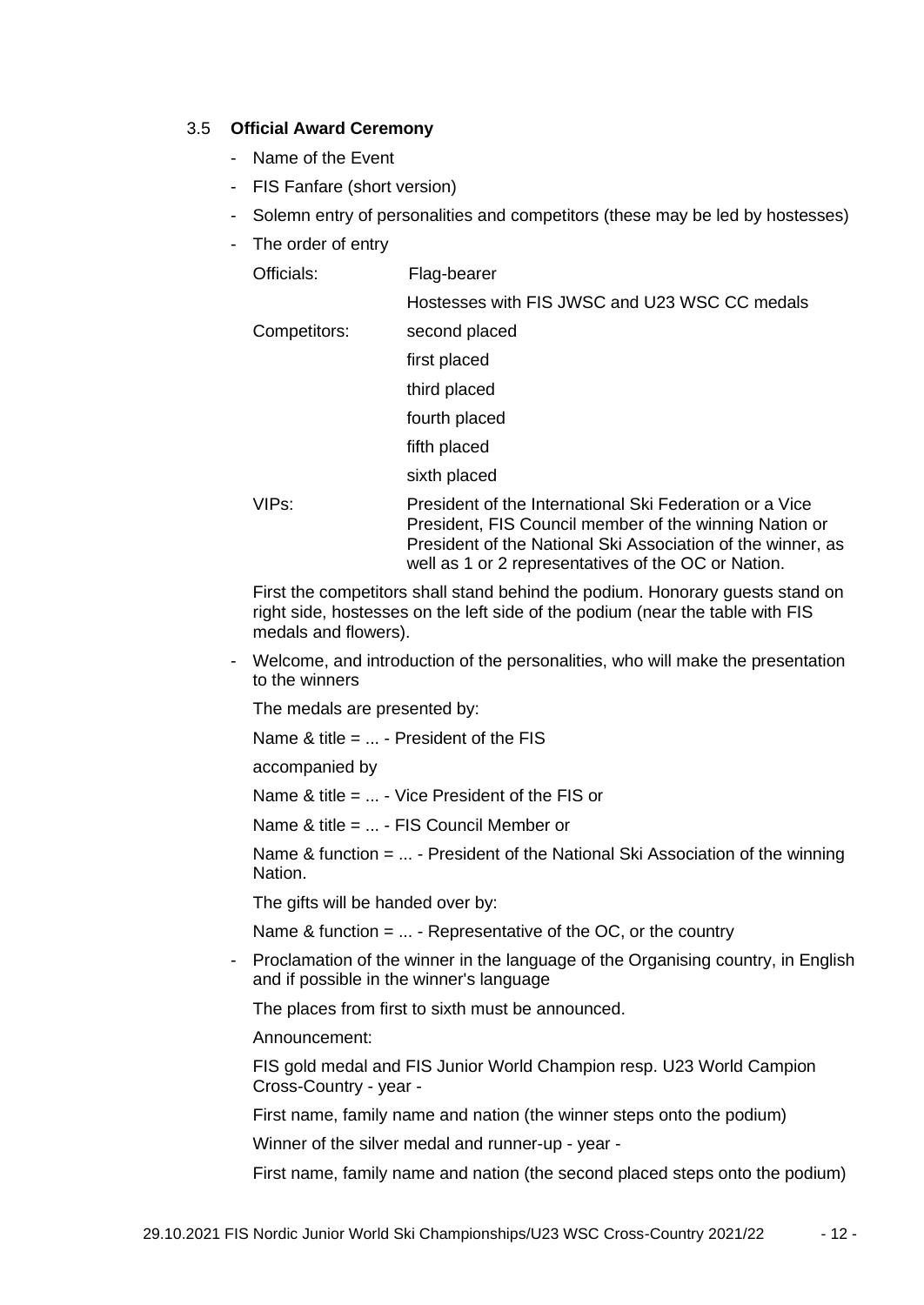Winner of the bronze medal - year -

First name, family name and nation (the third placed steps onto the podium)

Fourth place

First name, family name and nation (the fourth placed stands next to the third placed)

Fifth place

First name, family name and nation (the fifth placed stands next to the fourth placed)

Sixth place

First name, family name and nation (the sixth placed stands next to the fifth placed)

- Seen from the front-side the FIS representative goes to the left side of the podium to the winner and the accompanying persons from the OC come the right side carrying the FIS medals on a cushion.
- The FIS Junior World Ski Championship and U23 WSC CC medal is presented to the athlete

The same procedure takes place for the second and third placed.

Handshakes and congratulations from the FIS representatives for the fourth to sixth placed.

- Afterwards the representative of the Organising Committee/country hands over gifts of honour to the first to sixth placed.
- During presentation of FIS medals accompanying music shall contribute to the atmosphere.
- Announcement:

In honour of the successful competitors, the national flag is raised and the national hymn of the winner is played.

- Playing the national anthems of the winner.
- During the national anthem of the winner the three national flags shall be hoisted. In case of a tie for third place all four national flags of the three first competitors shall be hoisted.
- Photo/TV & film action for press, film, radio and television with the successful competitors on the podium.
- Meanwhile the personalities and representatives of the FIS and the OC are led away by the hostesses
- Competitors march away with appropriate music.

If there is more than one award ceremony taking place on one day, then the ceremony described above takes place after the photo activities.

If there is no additional award ceremony, then information is given concerning the next ski or Snowboard event or the social programme.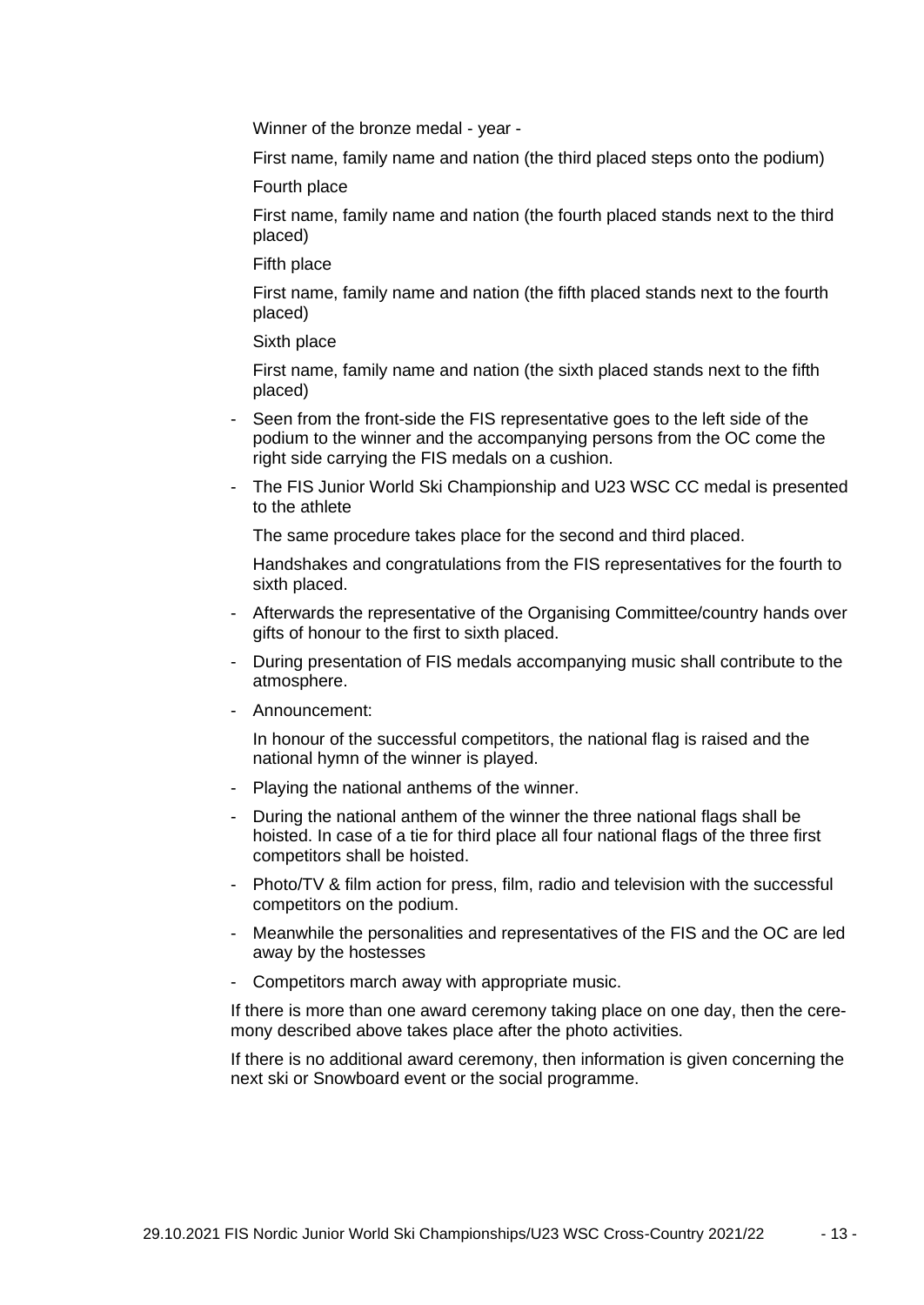#### 3.6 **Post Event**

The post event programme can be put together by the organisers themselves (e.g. fireworks, etc.).

## **4. Closing Ceremony**

The closing ceremony normally takes place directly at the end of the final race with the award ceremony.

The following programme is carried out:

- FIS fanfare (long version)
- Procession of the flag bearers followed by the name boards of the participating countries
- Procession of the competitors and the officials from the participating nations and the Organising country
- FIS-Fanfare (short version)
- Closing speech from the President of the Organising Committee or the representative of the country.
- Closing speech by the FIS President or one of the Vice Presidents
- Lowering the flag of the Organising country and the Organising National Ski Association
- Lowering the FIS flag (FIS emblem) by members of the Organising Committee
- Entry of the big FIS flag born by 6 to 8 representatives of the Organising Committee.
- In addition to this a representative of the Organising Committee or of the National Ski Association bears the small FIS flag (FIS logo) as a banner (on an approximately 3 m long flagpole).
- The FIS banner will be handed over to the FIS President who subsequently passes it on to a representative of the Organising Committee of the next FIS JWSC and U23 WSC CC or of its National Ski Association.
- The 6 8 bearers of the big FIS flag bring it to the front-side of the podium where they hand it over to the 6 - 8 flag-bearers of the next FIS JWSC and U23 WSC CC Organising Committee. The long version of the FIS fanfare is played during this handover.
- Both Organising Committees march away accompanied by music.
- The flag bearers march away
- Presentation possibility of the next FIS Junior World Ski Championships and U23 WSC CC venue
- Following the athlete's and official's marching out, a special closing event takes place.

#### **5. Planning / Preparation**

- Presentation of a draft of programme and constructional measures shall be made at the official, final FIS inspection.
- Two months prior to the JWSC and U23 WSC CC a detailed programme for the different ceremonies shall be presented to the FIS for approval.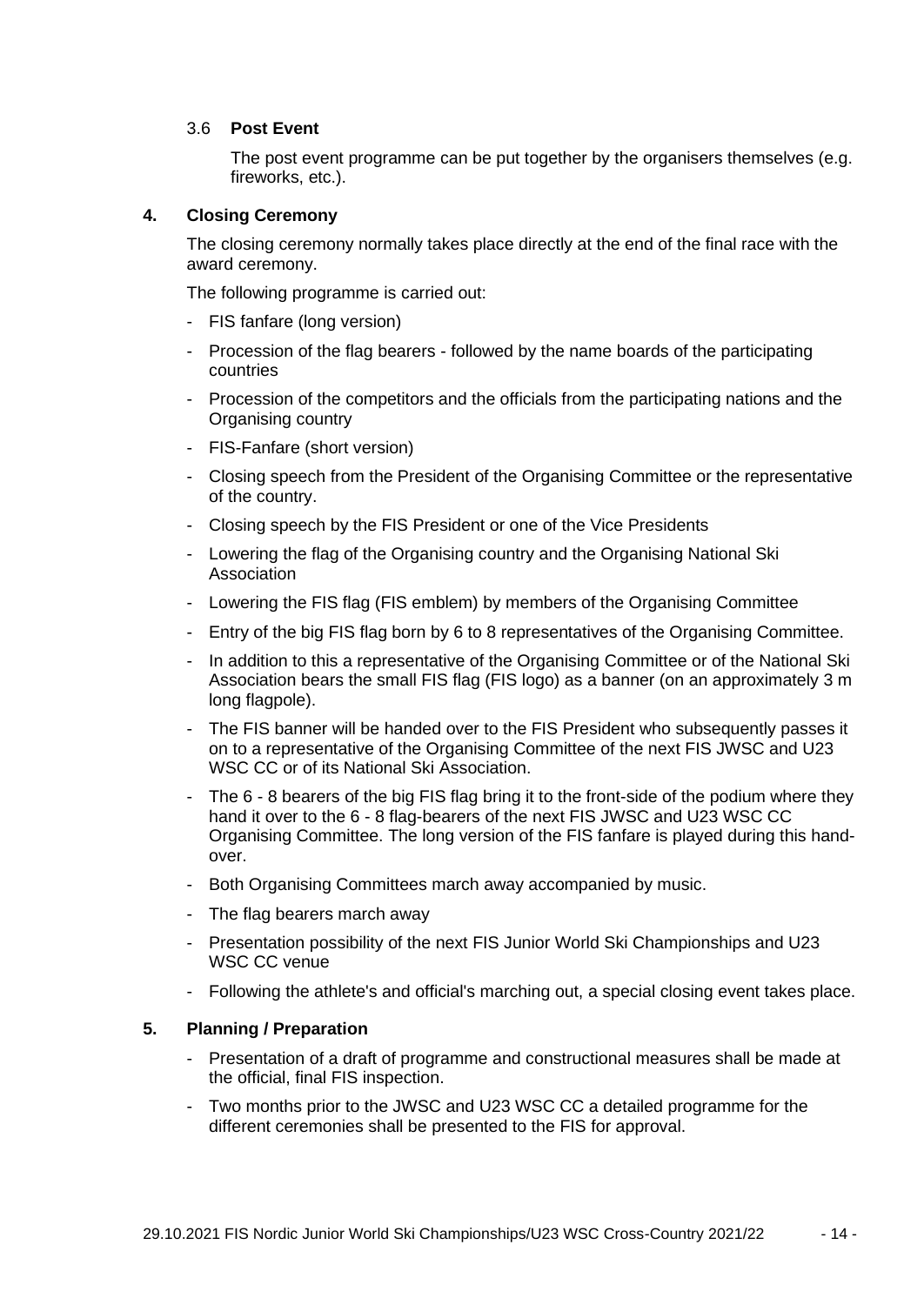#### **FIS CORPORATE IDENTITY Annexe 2**

#### **1. Introduction**

The FIS Corporate Identity is to be incorporated within all published material, according to the specifications.

This is valid for the official title, the World Championship event logo, the sports constructions, e.g. start house, finish banner, etc., during television promotions as well as all advertising, information and other materiel such as start and results lists accreditation etc. The outline and concept put together are to be agreed between the Organising Committee of the Junior World Ski Championships and U23 WSC CC and the FIS.

## **2. Explanation of the individual areas**

#### 2.1 **Title of the Event**

FIS Nordic Junior World Ski Championship

FIS U23 World Ski Championships Cross-Country

## 2.2 **Official World Championship Logo in conjunction with the FIS Logo**

Since it concerns the FIS Junior World Ski Championships and U23 WSC CC, a better coverage of the FIS and integration of the FIS logo should be achieved.

This is especially valid for the Event Junior World Ski Championships and U23 WSC CC logo.

In addition to the World Championship logo, it is of course possible to develop a "World Championship design" for use with different elements, e.g. As a background for the accreditation or as an idea for a poster or other merchandising activities.

#### **3. Sports constructions**

In conjunction with the "Corporate Design" of the sports constructions, e.g. start house and start numbers, etc. the FIS Logo as well as the official JWSC/U23 WSC CC logo should always be used; for example by the wearer of the start number or on the start house construction, the start installation for Ski Jumping etc. where the JWSC/U23 WSC CC logo and the FIS logo are to be built in.

This is valid for the following areas:

- Start installation/Start house
- Finish installation/Finish banner
- Board for the presentation of the winners
- Board for the prize giving
- Board for the unilateral interviews
- Functions building
- Sports constructions and stadium entrances
- Start numbers/shirts (FIS logo on user)

#### **4. Organising venue**

The above elements (FIS Junior World Ski Championships and U23 WSC CC logo; FIS logo) are also to be used to promote the FIS Nordic Junior World Ski Championships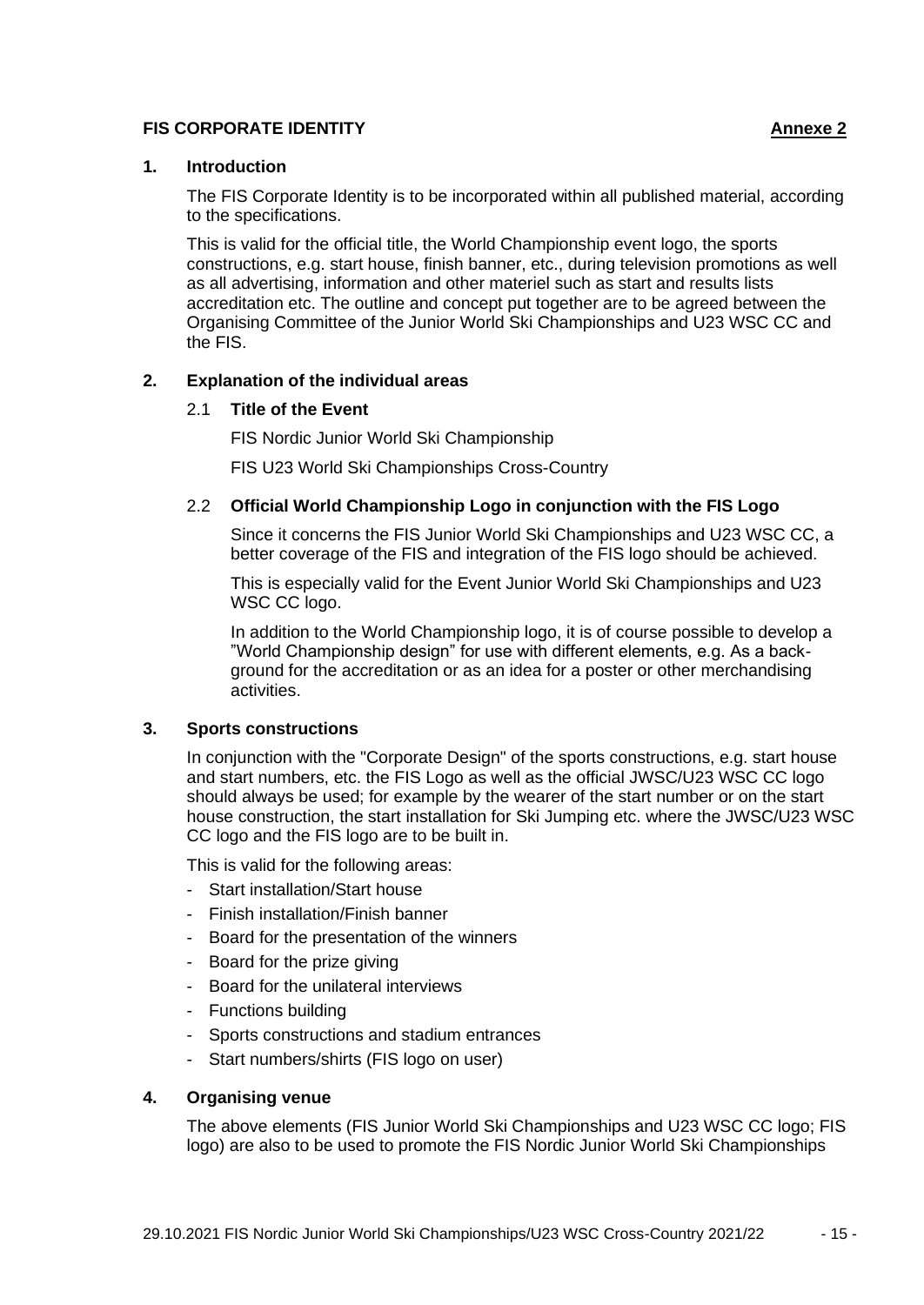and U23 WSC CC with the signs in the resort, the journey to the region, at the JWSC/U23 WSC CC airport, official FIS hotel, etc.

#### **5. Design of the television coverage**

The design is to be agreed between the host broadcaster and the data partner on the one side and the Organising Committee and the FIS on the other side.

Both the official JWSC/U23 WSC CC logo as well as the official FIS logo are to be considered in the television opening credits, closing credits, results lists etc.

This is valid especially for the following television on screen injections:

- TV opening credits for all live coverage
- TV closing credits for all live coverage
- TV opening credits for all recorded coverage
- TV closing credits for all recorded coverage
- TV start list
- TV current standings
- TV results lists
- TV medal review
- TV introduction of the World Championship region
- TV identification

#### **6. Advertising and information material**

On all advertising and information material both the FIS Nordic Junior World Ski Championships/U23 WSC CC logo and FIS logo are to be attractively incorporated.

#### **7. Printed advertising**

In principle the FIS logo should be on the title side positioned upper right, or in a tighter form with the Junior World Championship logo.

The basic concept and the design concept are to be agreed between the Organising Committee and the FIS.

The following material should have the appropriate designs:

- Junior World Championship Bulletin
- Junior World Championship Programme
- Junior World Championship Media Guide
- Junior World Championship Guide
- Posters
- Stickers
- Pins
- Start, current standings, results lists
- Analysis Lists
- Accreditation
- Junior World Championship Trophies/ Junior World Championship documents of the OC
- Information boards
- Vehicle sign writing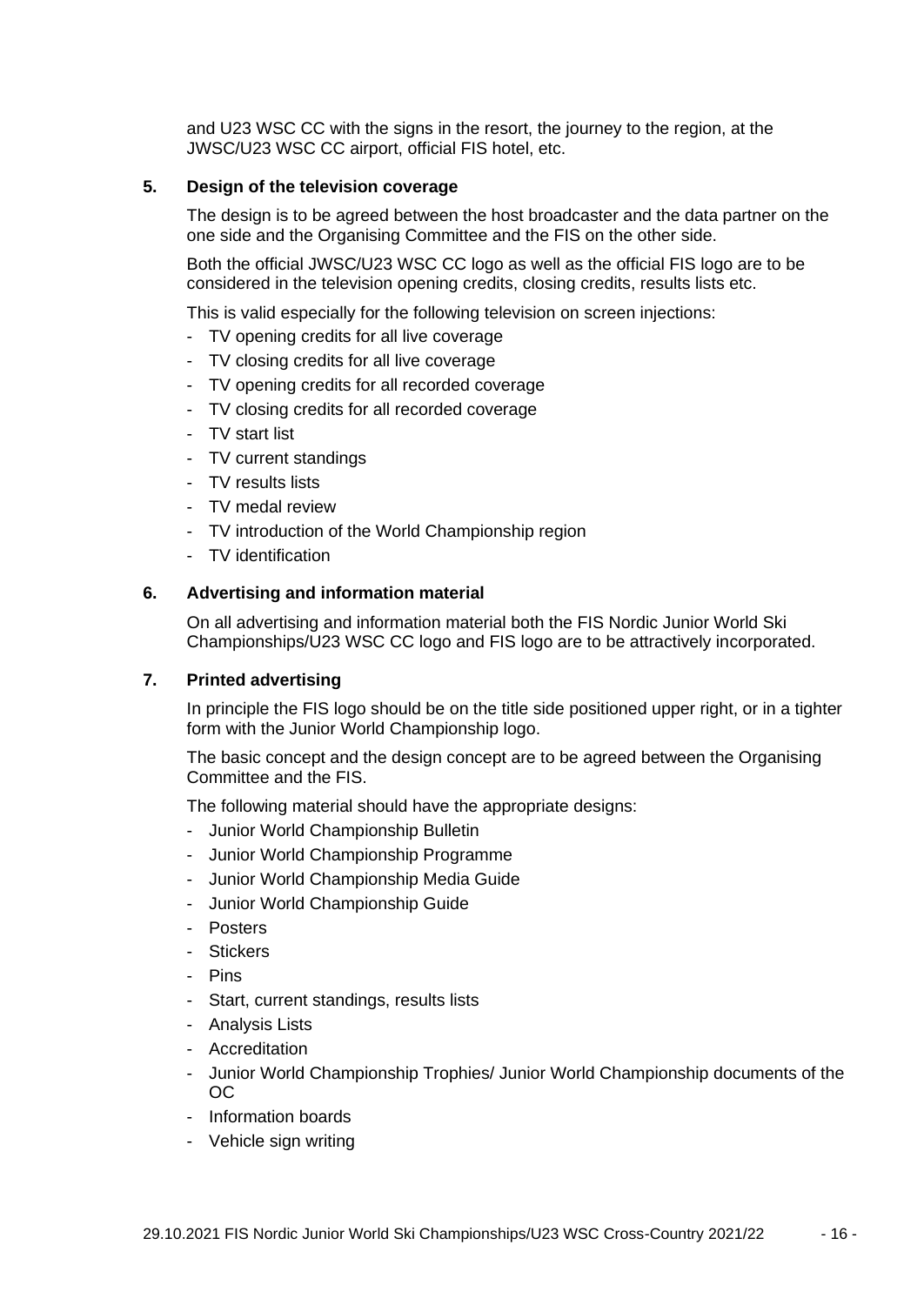#### **MARC HODLER TROPHY NORDIC DISCIPLINES Annexe 3**

One trophy will be awarded each at the Nordic and Alpine Junior World Ski Championships. National Ski Associations that take part in all three Nordic disciplines (Ski Jumping, Nordic Combined and Cross-Country) will be included in the calculation of the Marc Hodler Trophy

#### **Calculation Principles**

#### **1. Calculation per Competition**

Nations are awarded points according to the competitor's position in the individual races and team placing in the team events.

If more than two competitors in the individual competitions from one nation are placed in top 10, only the best two competitors from one nation are calculated for the nations scoring, all others are skipped and not replaced (e.g. GER  $1^{st}$ , 10 pts, POL  $2^{nd}/9$  pts, GER 3<sup>rd</sup>/8 pts, SUI 4<sup>th</sup>/7pts, GER 5<sup>th</sup>/0 pts, CZE 6<sup>th</sup>/5 pts, GER 7<sup>th</sup>/0 pts, AUT 6<sup>th</sup>/3 pts etc.).

In case of a tie between two or more competitors, each nation receives the points for the placing. Example: two-way tie for  $1<sup>st</sup>$  place, both nations get 10 points; the next competitor gets 8 points for the 3rd place.

#### **2. Calculation per Discipline**

Within each discipline (SJ, NC and CC) a ranking is established, which is calculated based on the outcome of the ranking established according to art. 3.a) (the top 10 nations get 10 - 1 points, the best nation gets 10 points, second best 9 points, etc. ).

#### **3. Overall Calculation**

The "discipline points" are added together and the winning nation is the one with the highest total points from all three disciplines combined. The maximum number of points possible is 30 points: 10 for CC, 10 for SJ and 10 for NC).

If two or more nations score the same number of points in the final calculation, the nations are ranked based on the following criteria:

- a) the highest number of individual Junior World Ski Championships wins
- b) the best results (i.e. most  $2^{nd}$  places, most  $3^{rd}$  places, etc.)